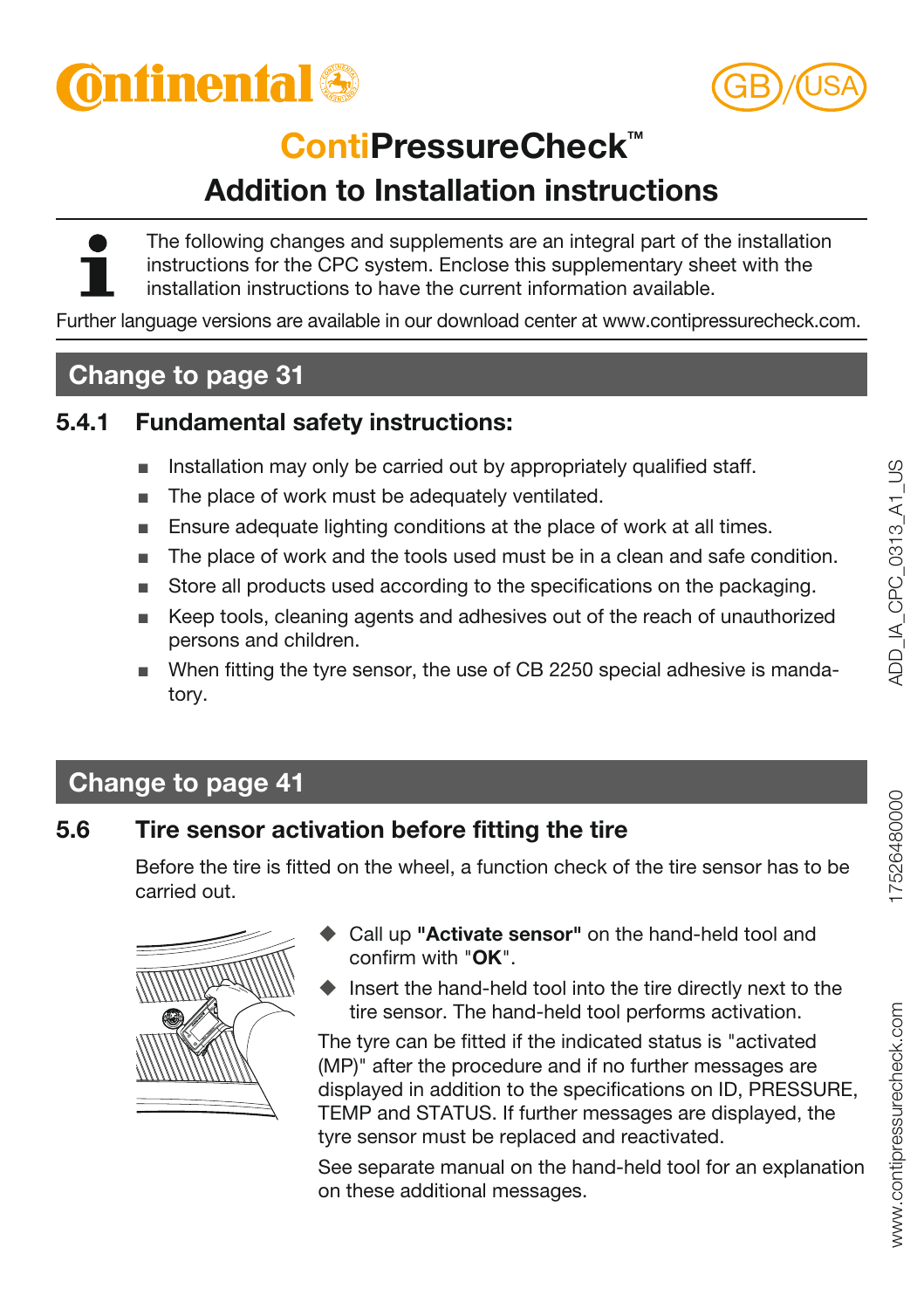# **Change to page 46**

### **5.11.3 Installation location on the bus**

An auxiliary receiver is always necessary on the bus.

Install the central control unit and the auxiliary receiver preferably on the chassis. If this is not possible, both components can be installed in the trunk. Both components may not be shielded by metal walls to the tire sensor.

- Install the central control unit in the trunk as closed as possible to the front axle.
- Install the auxiliary receiver as near as possible to the area of the rear axle/s.

## **Change to page 48**

#### **5.12.2 Fitting the impact guard to the auxiliary receiver**



When wiring harness D has been connected to the auxiliary receiver (see chapter *5.13 Installation of the wiring harness from central control unit to auxiliary receiver*), fit the impact guard.

- ♦ Push the impact quard over the auxiliary receiver and anchor in the holder.
- $\bullet$  Insert the 4 snap hooks into the corresponding openings of the bracket and press the impact guard against the bracket so that all 4 snap hooks are engaged.



 Secure the impact guard with two cable binders (not supplied a standard) as illustrated.

| <b>NOTE</b>                                                                                                  |
|--------------------------------------------------------------------------------------------------------------|
| If the impact guard is not used,                                                                             |
| The ContiPressureCheck system must not<br>be used for hazardous goods transport (see<br>chapter $14.3$ ADR). |
| Damage can occur to the auxiliary receiver.                                                                  |
| The range of the auxiliary receiver is re-<br>duced                                                          |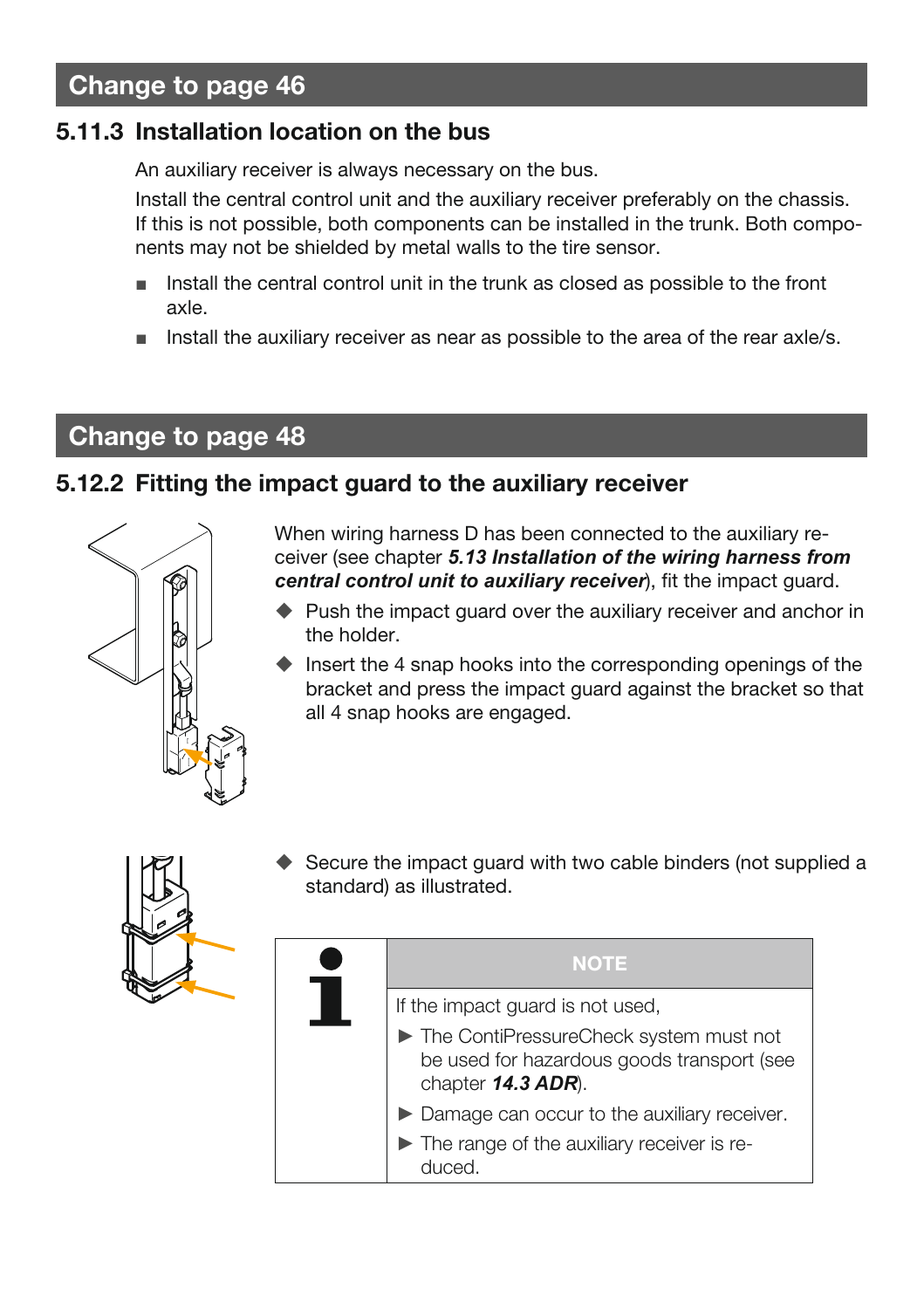# **Change to page 53**

◆ Lay wiring harness A from the fuse box to cables B and C. The integrated fuse remains in the wiring harness.



#### **ATTENTION**

#### **Danger of short-circuit**

Risk of short-circuit if the fuse is not installed.

- ► Do not shorten the supply line A on the fuse side.
- Shorten wiring harnesses B and C to the required length, if necessary.





#### **NOTE**

 $\triangleright$  Shorten the corrugated pipe on the wiring harness in "upper" areas and not "lower" areas as shown in the adjacent illustration. Otherwise there is a risk that wires routed on the inside could fray in the "lower" edge during operation.



 First fit spade connectors to the two CAN terminals (brown/ white) of wiring harness C of the central control unit and install the connector housing. Undertake polarity of the wires as shown in the adjacent illustrated.

The notch (see arrow left) serves as reverse polarity protection.

(The cable shoes and connector housings are included in the installation kit.)



 Then fit spade connectors to display wiring harness B and install the connector housing.

The polarity from connector to socket must correspond. The notch (see arrow left) serves as reverse polarity protection.

Connect cables...